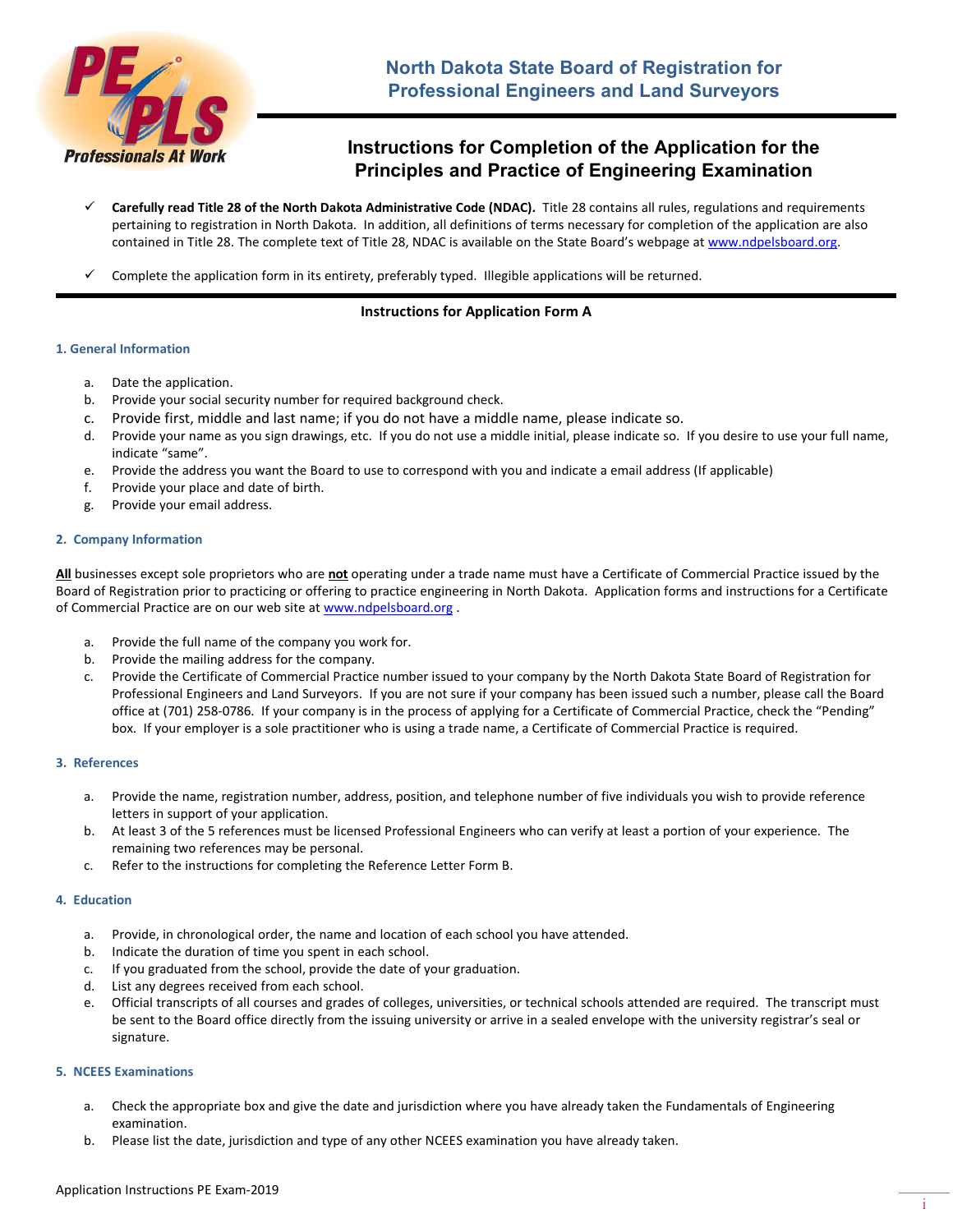#### **6. Technical and Other Examinations**

- a. If you have taken any technical examinations for trade certification, please list.
- b. If you have taken any state specific examinations as in another jurisdiction, please list.

#### **7. Experience Record**

- a. Show the title of position, name of employer, and character of each engagement. This should be a detailed statement as to the duties performed, degree of responsibility, and character of work. If necessary, attach additional sheets. Inadequate experience descriptions are a frequent cause for deferral of applications.
- b. Provide name, title, address, telephone number, state of professional engineering registration, and registration number of the supervisor for each engagement.
- c. When calculating time in columns  $1 5$ , follow the instructions on Form A carefully.
- d. **All time must be accounted for and be current to the date of the application!** Make certain that there are no time gaps in your experience record even if that time is a period of non-professional work, unemployment, or even a short time gap during the transition period from one place of employment to another.

#### **8. Code of Ethics**

a. Your professional practice in North Dakota is bound not only by statutes and rules, but also by the Code of Ethics. The Code of Ethics is located in North Dakota Administrative Code § 28-03.1-01-01. Read the Code of Ethics carefully. When you have read the Code of Ethics, sign your name on the line provided.

#### **9. Affidavit**

- a. Answer yes or no. If you have had registration refused or revoked in any jurisdiction, please attach a statement giving full details and include any correspondence from the jurisdiction that refused or revoked your registration.
- b. Answer yes or no. If you have been convicted of a criminal offense in any jurisdiction, please attach a statement giving full details. Include all criminal convictions including DUI's. Also include non-felony convictions such as Minor in Consumption, open container, petty theft, possession, etc.
- c. When you are satisfied that all information in your application is true and accurate, sign your name to the application in the presence of a notary public. Be sure the notary seals the affidavit.
- d. All signatures must be original and in blue or black ink.

#### **Additional Information**

#### **Fees**

- 1. Principles and Practices of Engineering Examination
	- a. Effective December 1, 2011, there is no processing fee for new exam applications.
	- b. If you are approved by the State Board to take an examination, you will be directed to go t[o www.ncees.org](http://www.ncees.org/) where you will register for the examination and pay the appropriate examination fee.

## **Instructions for Reference Letter Form B**

- 1. On the first blank line on page 1 of Form B, type your name. The remainder of page 1 is to be completed by your references.
- 2. On page 2 of the form, enter your name on the top line. Complete the remainder of the form giving a detailed description of each term of employment with the beginning and ending month and year. The experience must include all of the information you furnished on Form A in Section 7 "Experience Record". If the experience record submitted on Form A is of such length that the record cannot be typed on the back of Reference Letter Form B, use additional sheets.
- 3. Each professional reference must initial that part of your experience record with which the reference has personal knowledge. Failure of the reference to initial that portion of the experience listed with which the reference has personal knowledge will result in voiding the opinion of that reference. Be sure to tell your references to initial the form. **Reference letters that are not initialed is a frequent cause for deferral of applications.**
- 4. **All time must be accounted for to the date of the application!** Make certain that there are no time gaps in your experience record even if that time is a period of non-professional work, unemployment, or even a short time gap during the transition period from one place of employment to another.
- 5. Make five (5) copies of the completed Reference Letter Form B.
- 6. Send the forms directly to the references listed on Form A, Section 3 along with a stamped envelope addressed to the Board. The references are to return the completed Reference Letter Form B **directly to the Board office**.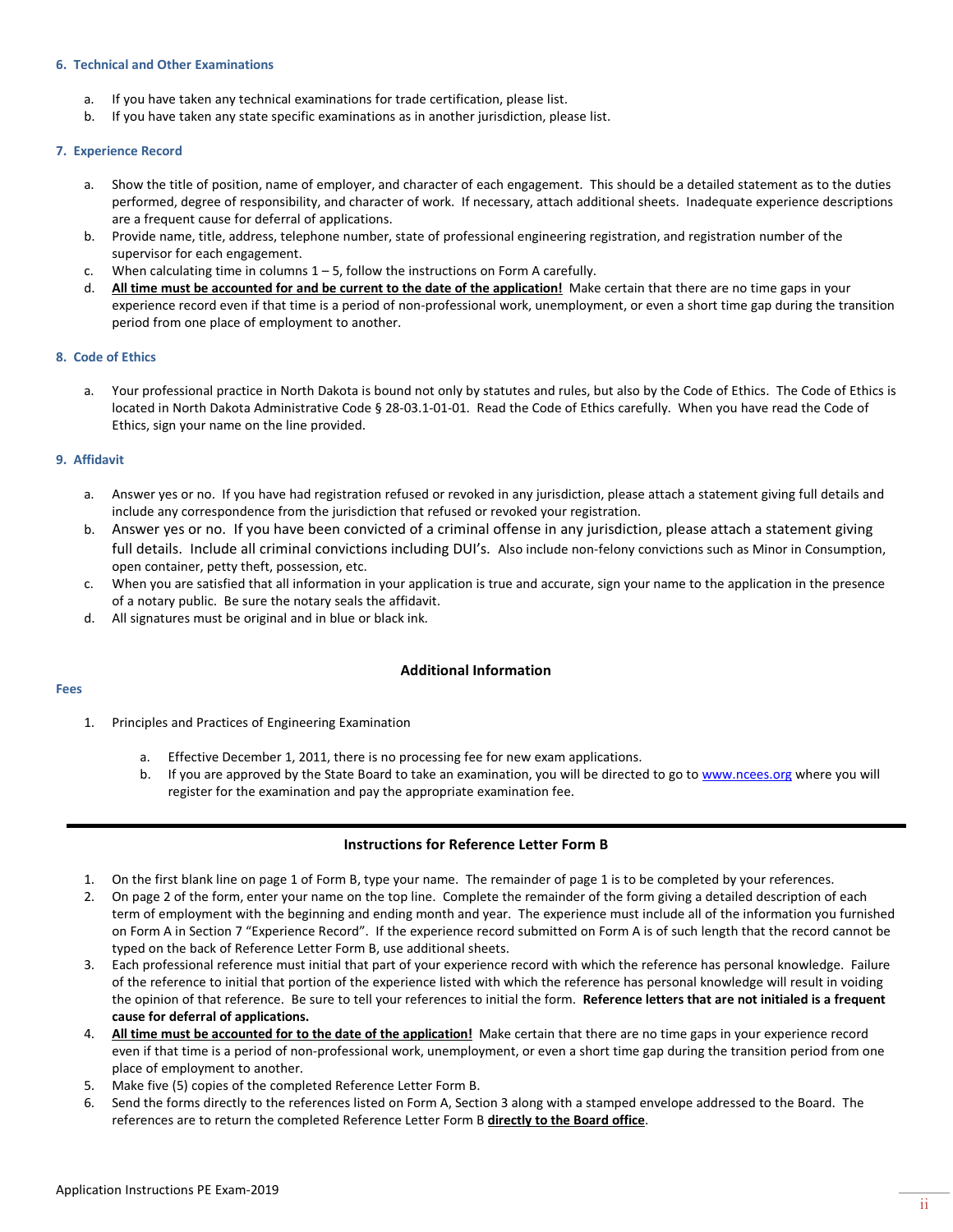#### **Instructions for Engineering Experience Worksheet Form C**

- 1. The Engineering Experience Worksheet is attached to this application in Word format. An Excel version is also available on our web site at [www.ndpelsboard.org.](http://www.ndpelsboard.org/)
- 2. Print your name on the line at the top left corner above the column labeled "Activity".
- 3. The "Activity" column on the left of the worksheet is a listing of the most common engineering activities. Blank lines are left for you to list any other activities that are not contained on the list. The Board does not expect you to have experience in all areas. The Board uses this worksheet as a tool to determine the scope and variety of the engineering experience you have listed in the Experience Record.
- 4. In the Time/Engagement columns, list the amount of time (by engagement) that you have obtained for each of the activity descriptions. The engagement identifiers such as Engmt A must refer back to engagement A as listed in the experience portion of your application. When adding up all of the "activity" totals in a column, the total time cannot exceed the total time as listed for that engagement in the experience portion of your application. If you have five engagements listed on your application, you should be completing the columns for Engmt A – Engmt E on the Experience Worksheet. When you list the time spent in an activity for a particular engagement, be sure you list the time in tenths of a year. For example a % year would be listed as .5 yr. The total amount of experience recapped on this form cannot exceed the total amount of experience listed in your application.
- 5. Add the time in each activity and place the total in the shaded boxes on the far right. Also, add the time listed in each engagement and place the total in the shaded boxes in the bottom row. The total of the far right column and the total of the bottom row must be the same.
- 6. **Sign and date the Experience Worksheet**. If the Experience Worksheet is not signed and dated, it will not be accepted by the Board and may result in deferral of your application.

#### **Instructions for Verification of Registration Form D**

The North Dakota Board requires verification of your successful completion of the NCEES or state licensure examinations. Only the state in which you took the examinations can make this verification. Follow the instructions below to complete the Verification of Registration form, send it to the verifying state, and have the verification form sent to the North Dakota Board. Your application is not complete and will not be sent to the Board for review without the appropriate verification form(s). Many states are now participating in **an electronic verification system**. Log in to your "My NCEES" account at ncees.org to initiate an electronic verification request. If you request verification electronically, you do not need to complete form C.

- 1. In the upper right hand corner, fill in your name, address, and date of birth.
- 2. On the left side under "From:" fill in the name and address of the state board(s) from which you are requesting verification of your examinations.
- 3. Under "I.", check the appropriate lines for the type of registration you hold in that state.
- 4. Contact the board(s) from which you are requesting verification to find out if they charge a fee for completing verification forms. Send the form to the board per their instructions with the correct fee, if required. It is your responsibility to pay any required fees and complete the process to request verification.
- 5. Request that the completed verification be sent to the North Dakota Board of Registration. The North Dakota Board will not accept a verification form from an individual. The verification must be mailed directly from the state that is making the verification.
- 6. The North Dakota Board office will add the verification form to your application file.
- 7. **If you took any NCEES examination in North Dakota**, mark it in Section 5 on Form A. You do not need to send Form D to the North Dakota board office.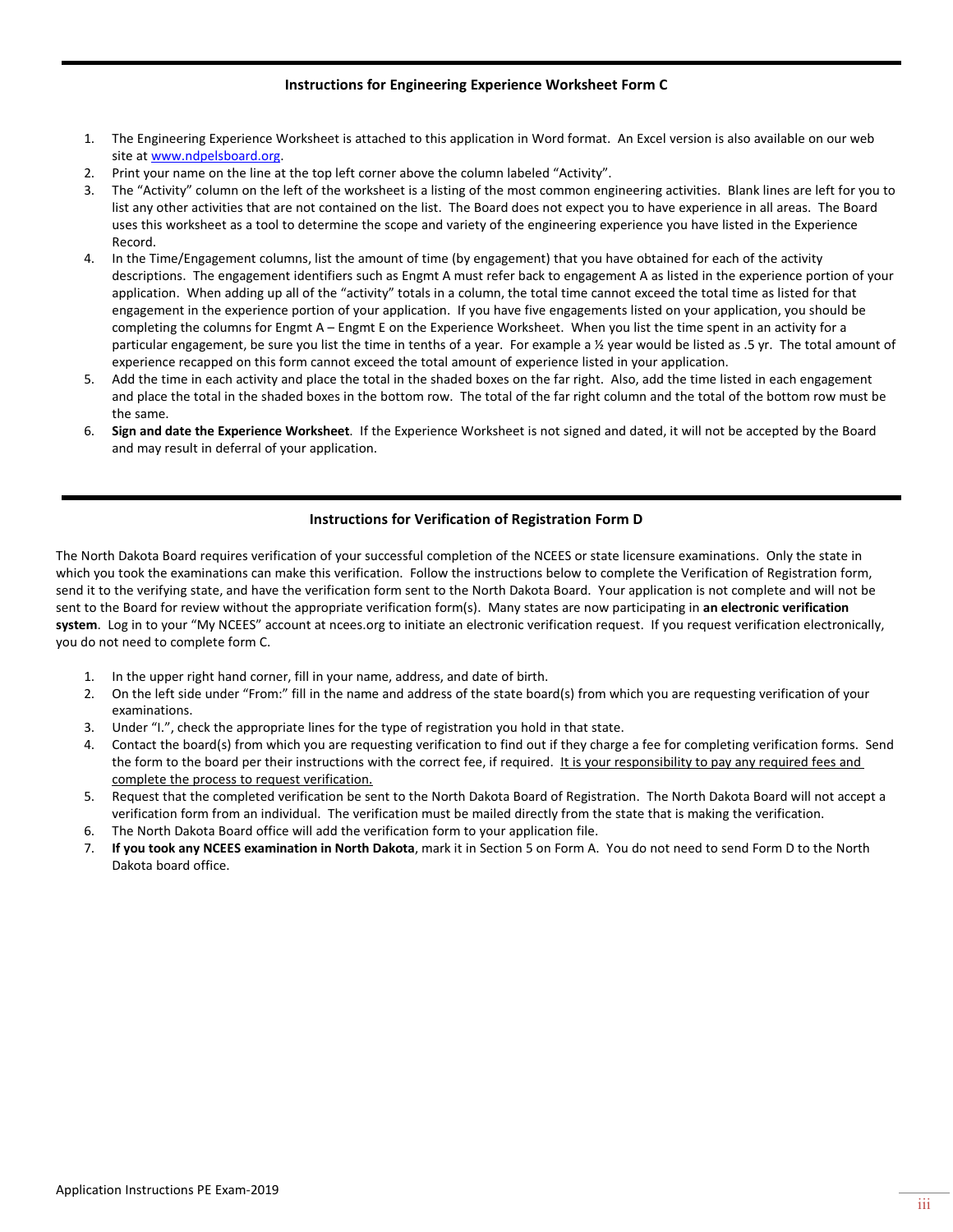#### **Checklist**

In order for your application to be completed, the Board office must receive the following documentation from the appropriate sources:

- a. Completed application, signed and notarized
- b. Signed Code of Ethics statement
- c. Completed Engineering Experience Worksheet, signed and dated
- d. Official college transcripts sent directly from the university or in a sealed envelope bearing the university registrar's seal or signature.
- e. Five completed reference letter forms; signed, dated and initialed where appropriate. Reference letters must be sent directly to the Board office by the reference.
- f. A verification of examinations from the jurisdiction in which you took your examinations. The verification form must come directly from the verifying Board.

#### **Board Contact Information.**

ND State Board of Registration -or- ND State Board of Registration PO Box 1357 The Box 1357 Contract of the Box 1357 Bismarck, ND 58502-1357 Bismarck, ND 58504

Telephone: 701-258-0786 Fax: 701.258.7471 Email: [contact@ndpelsboard.org](mailto:contact@ndpelsboard.org)

# THE RESPONSIBILITY FOR COMPLYING WITH ALL REQUIREMENTS FOR REGISTRATION RESTS WITH THE APPLICANT

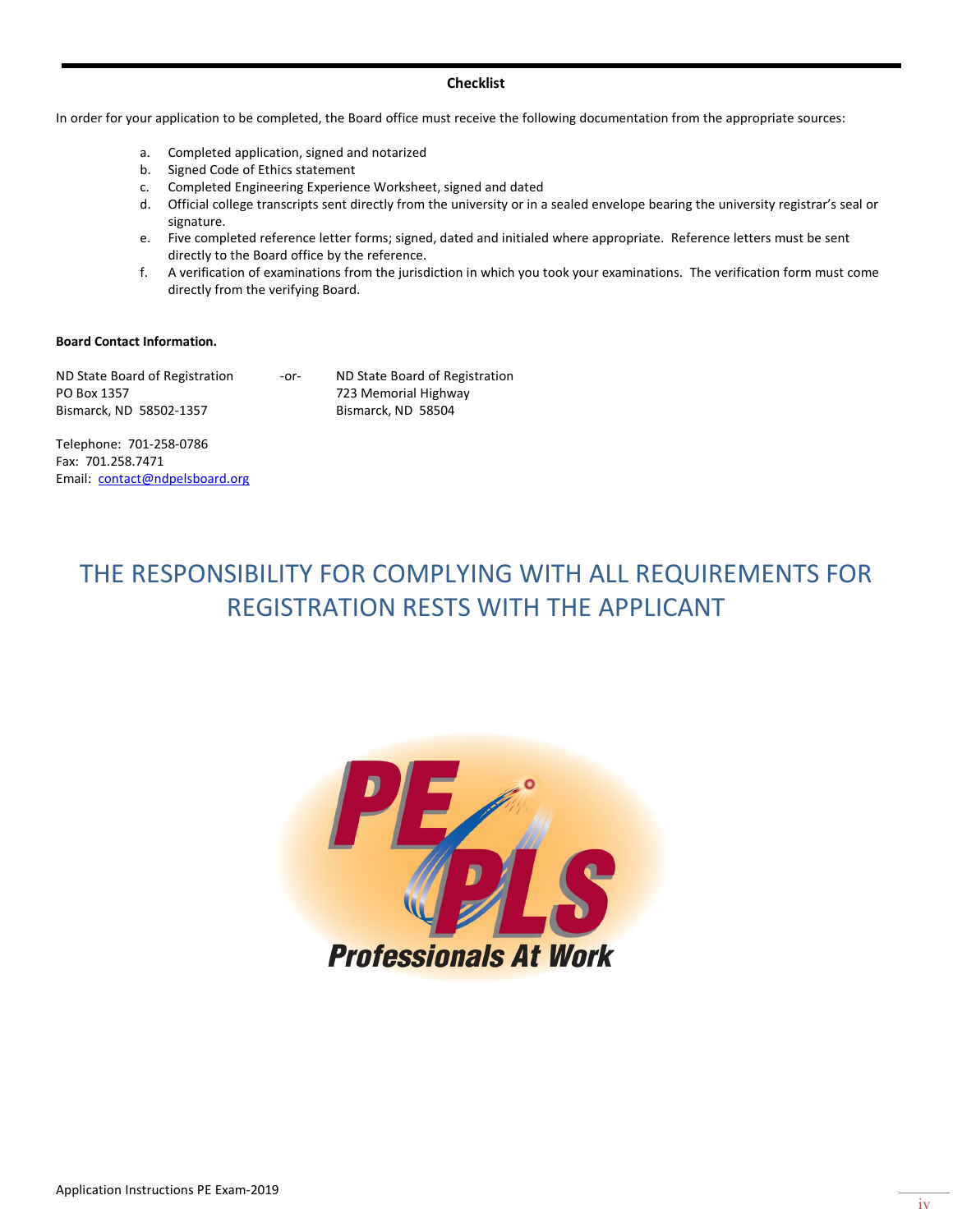

## **NORTH DAKOTA STATE BOARD OF REGISTRATION FOR PROFESSIONAL ENGINEERS AND LAND SURVEYORS**

**Application for Principles and Practice of Engineering Examination**

## **1. GENERAL INFORMATION**

|                                                                                                                                                                                                                                                                           | Date                |
|---------------------------------------------------------------------------------------------------------------------------------------------------------------------------------------------------------------------------------------------------------------------------|---------------------|
| Social Security No.                                                                                                                                                                                                                                                       |                     |
| Name in full                                                                                                                                                                                                                                                              |                     |
| Maiden Name                                                                                                                                                                                                                                                               |                     |
| <b>Mailing Address</b>                                                                                                                                                                                                                                                    |                     |
| City<br>State<br>Zip <sup>'</sup>                                                                                                                                                                                                                                         | Tel                 |
| <b>Email Address</b><br><b>Birthplace</b><br>Datel                                                                                                                                                                                                                        |                     |
| Are you a member of the U.S. military or the spouse of a military member? $\Box$ Yes $\Box$ No<br>In what discipline(s) of engineering (Civil, Electrical, Mechanical, etc.) do you consider<br>yourself qualified to practice by reason of your training and experience? |                     |
| Have you ever applied for or been granted licensure in North Dakota?                                                                                                                                                                                                      | Yes<br>П<br>No<br>п |
| If yes, please give details:                                                                                                                                                                                                                                              |                     |
| 2. COMPANY INFORMATION                                                                                                                                                                                                                                                    |                     |
| Company Name in full                                                                                                                                                                                                                                                      |                     |
|                                                                                                                                                                                                                                                                           |                     |

Mailing Address City | City | City | Tel | City | Tel | Tel | Tel | Tel | Tel | Tel | Tel | Tel | Tel | Tel | Tel | Tel | Tel North Dakota Certificate of Commercial Practice number for this company is  $\Box$   $\Box$  Pending

## **3. REFERENCES**

Give name and address of five (5) or more references, not relatives, not members of the Board, having personal knowledge of your character and professional reputation, and from whom you have requested Reference Letters. At least three (3) references must be from individuals registered as professional engineers.

|    | Name | Reg. No. | <b>Address</b> | <b>Position</b> | Telephone # |  |
|----|------|----------|----------------|-----------------|-------------|--|
| 1) |      |          |                |                 |             |  |
| 2) |      |          |                |                 |             |  |
| 3  |      |          |                |                 |             |  |
| 4) |      |          |                |                 |             |  |
| 5) |      |          |                |                 |             |  |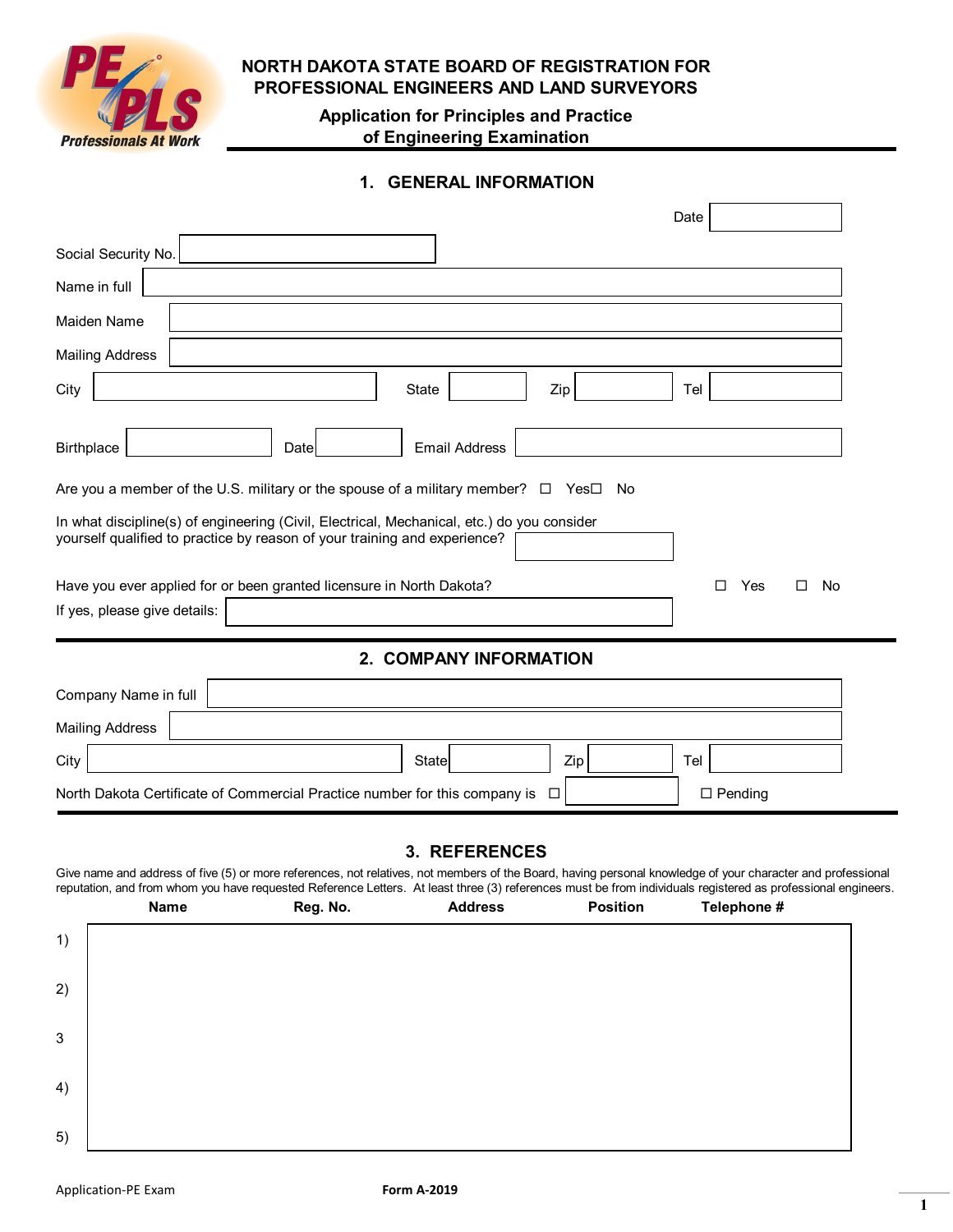## **4. EDUCATION**

State in chronological order the name and location of each high or preparatory school, college, university or technical school attended, the time spent at each, and if graduated, the year of graduation. Also list graduate work, evening school, correspondence school, research work, etc. Request a transcript of courses and grades be sent to the Board office for each college attended.

| <b>Name and Location</b><br>of Institution | Years<br>From-To | <b>Date</b><br>Graduated | <b>Technical</b><br><b>Course</b> | <b>Degree</b><br><b>Received</b> |
|--------------------------------------------|------------------|--------------------------|-----------------------------------|----------------------------------|
|                                            |                  |                          |                                   |                                  |
|                                            |                  |                          |                                   |                                  |
|                                            |                  |                          |                                   |                                  |
|                                            |                  |                          |                                   |                                  |
|                                            |                  |                          |                                   |                                  |
|                                            |                  |                          |                                   |                                  |

## **5. NCEES EXAMINATIONS**

Have you taken the Fundamentals of Engineering (FE) Examination?

| $\square$ Yes | $\square$ No |                                              | If "Yes": Date |  | State |      |  |
|---------------|--------------|----------------------------------------------|----------------|--|-------|------|--|
|               |              | Have you taken any other NCEES Examinations? |                |  |       |      |  |
| $\Box$ Yes    |              | $\square$ No                                 | If "Yes": Date |  | State | Exam |  |

## **6. TECHNICAL AND OTHER EXAMINATIONS**

(Give information regarding any technical examinations or other state specific examinations.)

| <b>Conducted By</b> | <b>Address</b> | <b>Classification</b> | <b>Date</b> | Rating |
|---------------------|----------------|-----------------------|-------------|--------|
|                     |                |                       |             |        |
|                     |                |                       |             |        |
|                     |                |                       |             |        |
|                     |                |                       |             |        |
|                     |                |                       |             |        |
|                     |                |                       |             |        |
|                     |                |                       |             |        |
|                     |                |                       |             |        |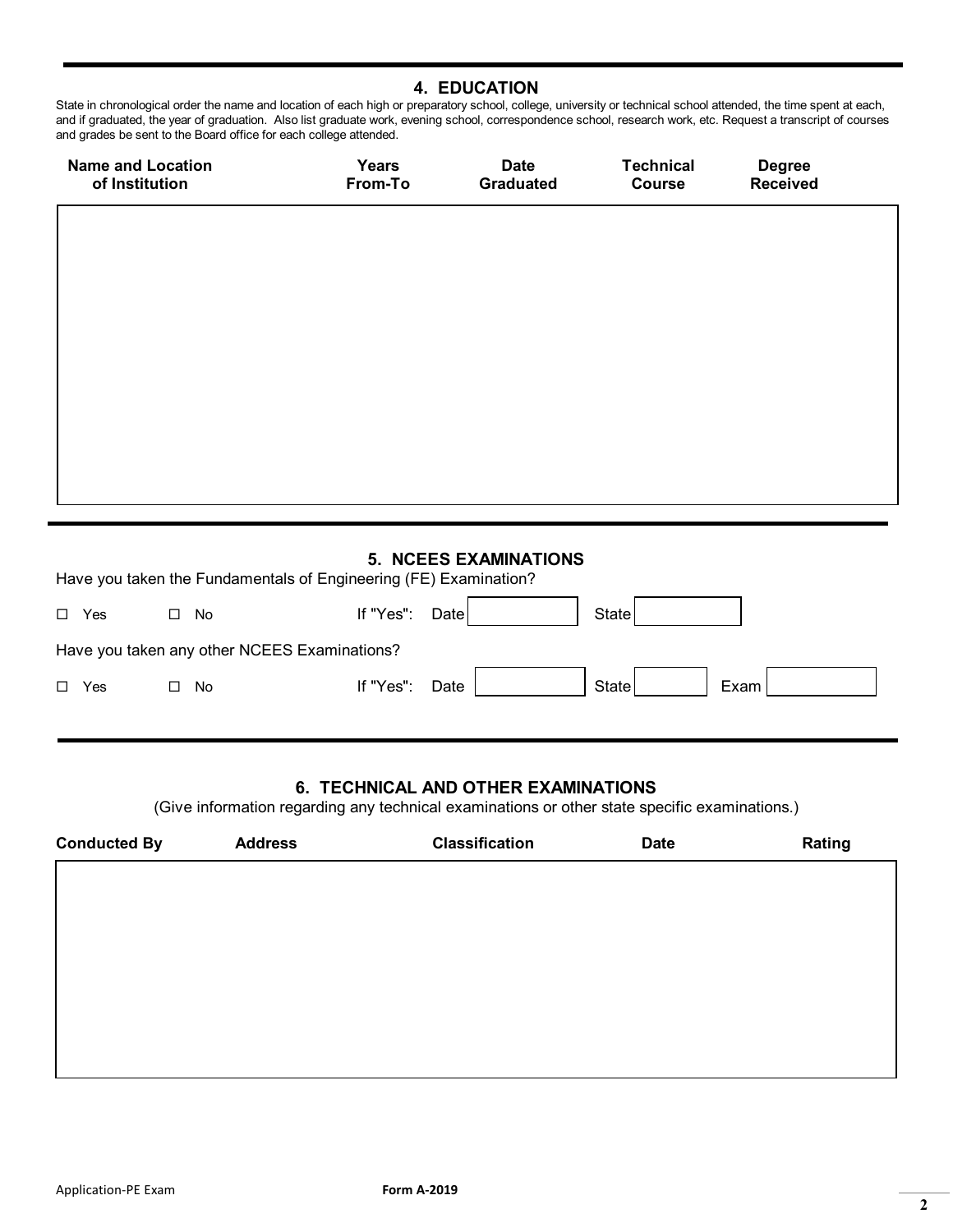## **7. EXPERIENCE RECORD** APPLICANT MUST FILL OUT ALL COLUMNS

**Instructions:** Each of the five columns under "Time" shall be filled out for each engagement. Use zeros where necessary, but do not leave blank spaces, and do not use the word "yes". The time in "Sub-Professional Work" plus the time in "Professional Work" must equal the time entered under "Total Time". Any of the time entered in column (2) as "Professional Work" which has been in "Responsible Charge" must also be entered in column (4), and any time which has been in "Design" must also be entered in column (5); if appropriate, all or part of the time entered in column (2) must also be entered in both columns (4) and (5).

**The Board requires a detailed description of each engagement.** List several representative projects on each engagement and describe the magnitude and complexity of the work as well as your duties and degree of responsibility. If you need additional space, you may attach an additional sheet. **Inadequate experience descriptions are a frequent cause for deferral of applications**. Designate each engagement or change in position by separate letter.

**All time must be accounted for and be current to the date of application!** Make certain that there are no time gaps in your experience record even if that time is a period of non-professional work, unemployment, or even a short time gap during the transition period from one place of employment to another.

| $\frac{E}{N}$<br>G<br>Α<br>G<br>E<br>${\sf M}$<br>E | DATE<br><b>FROM</b><br><b>TO</b> | TITLE OF POSITION, NAME OF EMPLOYER, AND CHARACTER OF EACH<br>ENGAGEMENT - INCLUDE NAME, TITLE, REGISTRATION NO., ADDRESS<br>& TELEPHONE NUMBER OF SOME PERSON (NOT DECEASED) FAMILIAR<br>WITH EACH ENGAGEMENT, PREFERABLY THE PERSON TO WHOM YOU<br><b>REPORTED</b> |     | (2) Professional Work<br>$(3)$ Total Time $(1)+(2)$<br>(4) Responsible Charge<br>(5) Design |     | <b>TIME</b><br>(Years in Decimals to Tenths)<br>(1) Sub-professional Work |     |  |
|-----------------------------------------------------|----------------------------------|----------------------------------------------------------------------------------------------------------------------------------------------------------------------------------------------------------------------------------------------------------------------|-----|---------------------------------------------------------------------------------------------|-----|---------------------------------------------------------------------------|-----|--|
| ${\sf N}$<br>T                                      |                                  |                                                                                                                                                                                                                                                                      | (1) | (2)                                                                                         | (3) | (4)                                                                       | (5) |  |
| Α                                                   |                                  | Name, Title, Address, Telephone, Email & Registration Number                                                                                                                                                                                                         |     |                                                                                             |     |                                                                           |     |  |
|                                                     |                                  | Detailed description of Engagement:                                                                                                                                                                                                                                  |     |                                                                                             |     |                                                                           |     |  |
|                                                     |                                  |                                                                                                                                                                                                                                                                      |     |                                                                                             |     |                                                                           |     |  |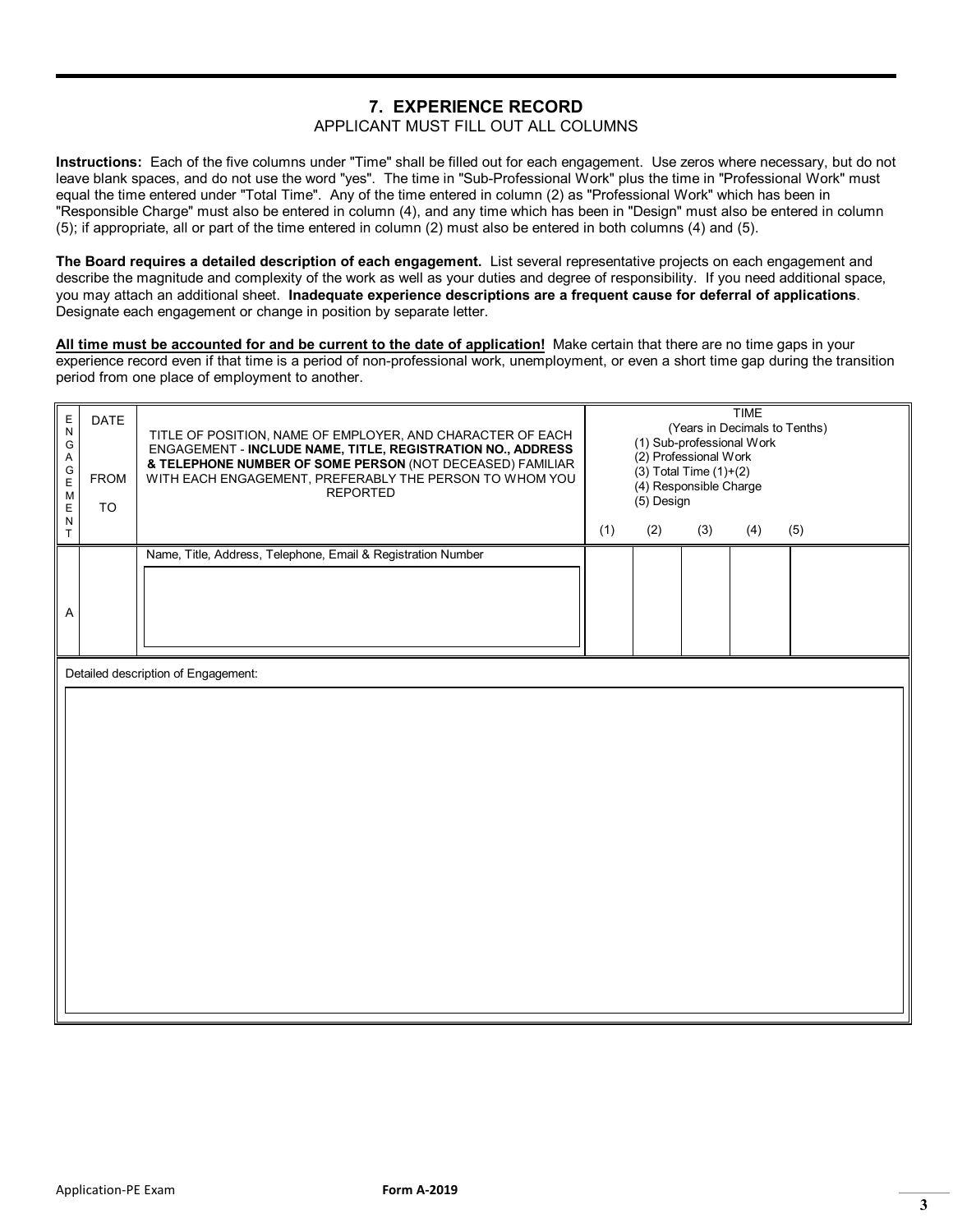| $\frac{\mathsf{E}}{\mathsf{N}}$<br>$\mathsf G$<br>A<br>G<br>E<br>M<br>$\frac{E}{N}$ | DATE<br><b>FROM</b><br>TO | TITLE OF POSITION, NAME OF EMPLOYER, AND CHARACTER OF EACH<br>ENGAGEMENT - INCLUDE NAME, TITLE, REGISTRATION NO., ADDRESS<br>& TELEPHONE NUMBER OF SOME PERSON (NOT DECEASED) FAMILIAR<br>WITH EACH ENGAGEMENT, PREFERABLY THE PERSON TO WHOM YOU<br>REPORTED | (1) Sub-professional Work<br>(2) Professional Work<br>$(3)$ Total Time $(1)+(2)$<br>(4) Responsible Charge<br>(5) Design |     |     |     |     |  |
|-------------------------------------------------------------------------------------|---------------------------|---------------------------------------------------------------------------------------------------------------------------------------------------------------------------------------------------------------------------------------------------------------|--------------------------------------------------------------------------------------------------------------------------|-----|-----|-----|-----|--|
| $\mathsf T$                                                                         |                           |                                                                                                                                                                                                                                                               | (1)                                                                                                                      | (2) | (3) | (4) | (5) |  |
|                                                                                     |                           | Name, Title, Address, Telephone, Email & Registration Number                                                                                                                                                                                                  |                                                                                                                          |     |     |     |     |  |
|                                                                                     |                           |                                                                                                                                                                                                                                                               |                                                                                                                          |     |     |     |     |  |
|                                                                                     |                           |                                                                                                                                                                                                                                                               |                                                                                                                          |     |     |     |     |  |
|                                                                                     |                           |                                                                                                                                                                                                                                                               |                                                                                                                          |     |     |     |     |  |
|                                                                                     |                           | Detailed description of Engagement:                                                                                                                                                                                                                           |                                                                                                                          |     |     |     |     |  |
|                                                                                     |                           |                                                                                                                                                                                                                                                               |                                                                                                                          |     |     |     |     |  |
|                                                                                     |                           |                                                                                                                                                                                                                                                               |                                                                                                                          |     |     |     |     |  |
|                                                                                     |                           |                                                                                                                                                                                                                                                               |                                                                                                                          |     |     |     |     |  |
|                                                                                     |                           |                                                                                                                                                                                                                                                               |                                                                                                                          |     |     |     |     |  |
|                                                                                     |                           |                                                                                                                                                                                                                                                               |                                                                                                                          |     |     |     |     |  |
|                                                                                     |                           |                                                                                                                                                                                                                                                               |                                                                                                                          |     |     |     |     |  |
|                                                                                     |                           |                                                                                                                                                                                                                                                               |                                                                                                                          |     |     |     |     |  |
|                                                                                     |                           |                                                                                                                                                                                                                                                               |                                                                                                                          |     |     |     |     |  |
|                                                                                     |                           |                                                                                                                                                                                                                                                               |                                                                                                                          |     |     |     |     |  |
|                                                                                     |                           |                                                                                                                                                                                                                                                               |                                                                                                                          |     |     |     |     |  |
|                                                                                     |                           |                                                                                                                                                                                                                                                               |                                                                                                                          |     |     |     |     |  |
|                                                                                     |                           |                                                                                                                                                                                                                                                               |                                                                                                                          |     |     |     |     |  |
|                                                                                     |                           | Name, Title, Address, Telephone, Email & Registration Number                                                                                                                                                                                                  |                                                                                                                          |     |     |     |     |  |
|                                                                                     |                           |                                                                                                                                                                                                                                                               |                                                                                                                          |     |     |     |     |  |
|                                                                                     |                           |                                                                                                                                                                                                                                                               |                                                                                                                          |     |     |     |     |  |
|                                                                                     |                           |                                                                                                                                                                                                                                                               |                                                                                                                          |     |     |     |     |  |
|                                                                                     |                           | Detailed description of Engagement:                                                                                                                                                                                                                           |                                                                                                                          |     |     |     |     |  |
|                                                                                     |                           |                                                                                                                                                                                                                                                               |                                                                                                                          |     |     |     |     |  |
|                                                                                     |                           |                                                                                                                                                                                                                                                               |                                                                                                                          |     |     |     |     |  |
|                                                                                     |                           |                                                                                                                                                                                                                                                               |                                                                                                                          |     |     |     |     |  |
|                                                                                     |                           |                                                                                                                                                                                                                                                               |                                                                                                                          |     |     |     |     |  |
|                                                                                     |                           |                                                                                                                                                                                                                                                               |                                                                                                                          |     |     |     |     |  |
|                                                                                     |                           |                                                                                                                                                                                                                                                               |                                                                                                                          |     |     |     |     |  |
|                                                                                     |                           |                                                                                                                                                                                                                                                               |                                                                                                                          |     |     |     |     |  |
|                                                                                     |                           |                                                                                                                                                                                                                                                               |                                                                                                                          |     |     |     |     |  |
|                                                                                     |                           |                                                                                                                                                                                                                                                               |                                                                                                                          |     |     |     |     |  |
|                                                                                     |                           |                                                                                                                                                                                                                                                               |                                                                                                                          |     |     |     |     |  |
|                                                                                     |                           |                                                                                                                                                                                                                                                               |                                                                                                                          |     |     |     |     |  |
|                                                                                     |                           |                                                                                                                                                                                                                                                               |                                                                                                                          |     |     |     |     |  |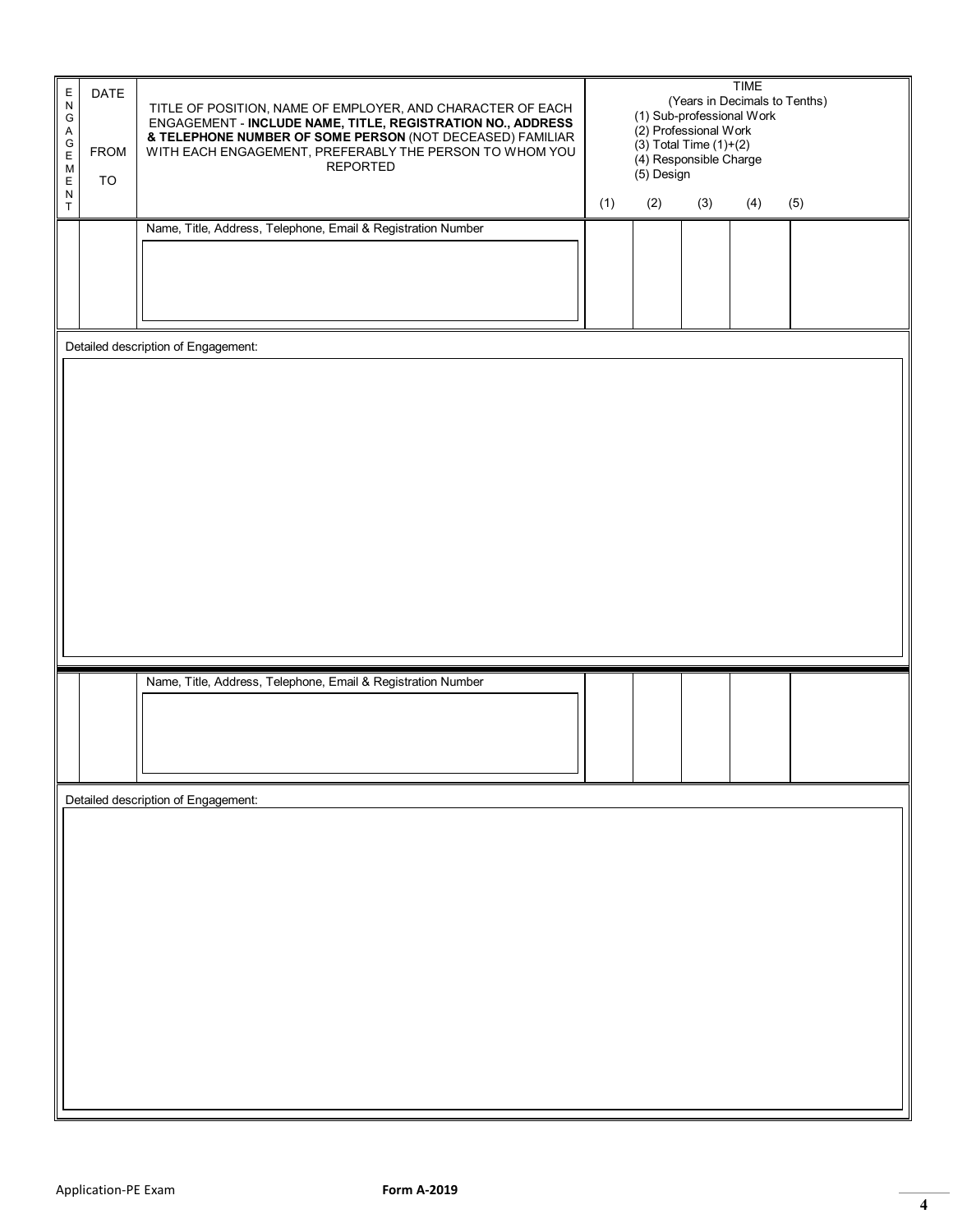## **8. CODE OF ETHICS**

I certify that I have read the Code of Ethics contained in Title 28 of the North Dakota Administrative Code and that I have knowledge and understanding of the requirements outlined. I have also read the remainder of Title 28 of the North Dakota Administrative Code. I have a general knowledge and understanding of the administrative rules and laws relevant to the practice of professional engineering or professional land surveying in North Dakota. I further certify that I will abide by and subscribe to the Code of Ethics to the best of my ability.

|                                                                                                                                                                                                                                                                                                                                               | Signature of Applicant                                                                                                                                                                                                                                    |
|-----------------------------------------------------------------------------------------------------------------------------------------------------------------------------------------------------------------------------------------------------------------------------------------------------------------------------------------------|-----------------------------------------------------------------------------------------------------------------------------------------------------------------------------------------------------------------------------------------------------------|
|                                                                                                                                                                                                                                                                                                                                               | 9. AFFIDAVIT                                                                                                                                                                                                                                              |
| Have there ever been any formal sanctions imposed against you by another licensing board including<br>but not limited to fine, reprimand, probation, censure, admonition, revocation, suspension, surrender,<br>restriction or limitation of practice?<br>$\square$ No<br>If yes, provide a written explanation on a separate sheet of paper. | □<br>Yes                                                                                                                                                                                                                                                  |
| Have you ever been convicted of a criminal offense? Include criminal traffic such as DUI. Also include<br>non-felony convictions such as Minor in Consumption, open container, petty theft, possession, etc.                                                                                                                                  | Yes<br>No<br>□<br>□                                                                                                                                                                                                                                       |
| <b>STATE OF</b><br>COUNTY OF                                                                                                                                                                                                                                                                                                                  | SS.                                                                                                                                                                                                                                                       |
|                                                                                                                                                                                                                                                                                                                                               | , being first duly sworn, deposes and says: I am the Applicant named in this application and, to the best<br>of my knowledge and belief, the foregoing statements are true and correct in every respect. Dated this __________ day of __________, 20_____ |
| -SEAL-                                                                                                                                                                                                                                                                                                                                        | (Signature of Applicant)                                                                                                                                                                                                                                  |
|                                                                                                                                                                                                                                                                                                                                               | (Signature of Notary Public)                                                                                                                                                                                                                              |
|                                                                                                                                                                                                                                                                                                                                               |                                                                                                                                                                                                                                                           |
|                                                                                                                                                                                                                                                                                                                                               | 10. RECORD OF THE BOARD<br>(This space not to be used by Applicant)                                                                                                                                                                                       |
|                                                                                                                                                                                                                                                                                                                                               |                                                                                                                                                                                                                                                           |
| Examination given:<br>Principles & Practice of Engineering<br>$\Box$                                                                                                                                                                                                                                                                          |                                                                                                                                                                                                                                                           |
| Score<br>Date                                                                                                                                                                                                                                                                                                                                 |                                                                                                                                                                                                                                                           |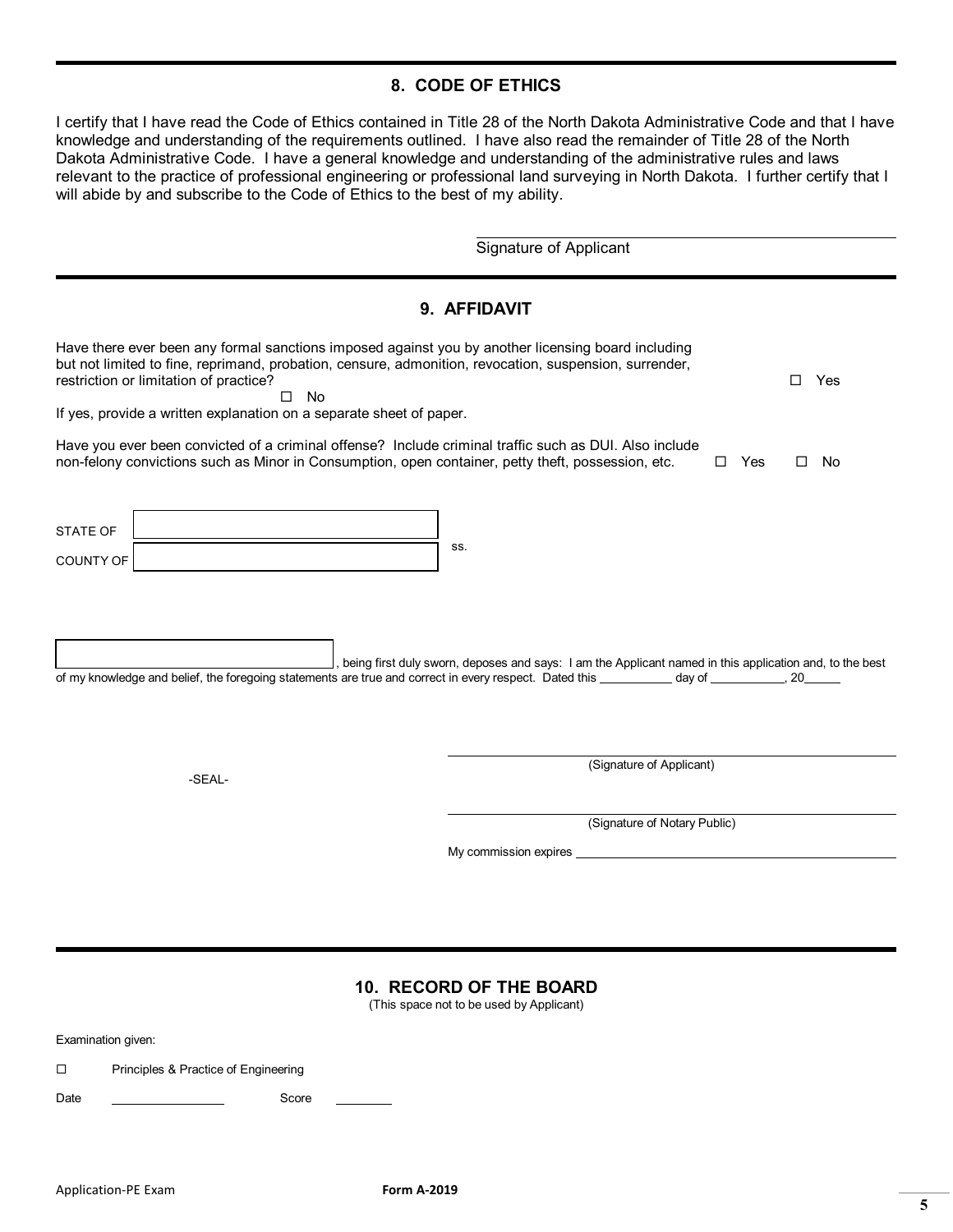

## **NORTH DAKOTA STATE BOARD OF REGISTRATION FOR PROFESSIONAL ENGINEERS AND LAND SURVEYORS**

**PO Box 1357, Bismarck, ND 58502-1357**

## **Reference Letter for the Principles and Practice of Engineering Exam Application**

**\_\_\_\_\_\_\_\_\_\_\_\_\_\_\_\_\_\_\_\_\_\_\_\_\_\_\_\_\_\_\_\_** has applied to take the Principles and Practice of Engineering examination in the State of North Dakota under the Act to regulate the practice of professional engineering and land surveying.

The applicant has referred to you as having knowledge of his/her personal and professional qualifications and the Board requests your cooperation in making its evaluation of the applicant more complete by giving a true answer to the following questions. These answers are to be given by you of your own personal knowledge, without the assistance of the applicant. The record of the applicant, as verified here by you, will be accepted by the Board as a deliberate act made for the express purpose of acquainting the Board with facts, as you see them, relative to the applicant's competency to practice the profession for which he/she has applied for licensure. All information secured from references is for use by the Board. Please give the information requested below and make any comments that may be of value to the Board in evaluating this application. **Please be sure to initial any engagements on the experience abstract with which you are familiar!** Sign and return this form to the above address at your earliest convenience.

| А.        | How many years have you known the applicant? Letter the control of the control of the control of the control of |                                                                                                                                                                                                                                                                                                                                                                                                                                                                                                                                                                                                                      |
|-----------|-----------------------------------------------------------------------------------------------------------------|----------------------------------------------------------------------------------------------------------------------------------------------------------------------------------------------------------------------------------------------------------------------------------------------------------------------------------------------------------------------------------------------------------------------------------------------------------------------------------------------------------------------------------------------------------------------------------------------------------------------|
| В.        |                                                                                                                 |                                                                                                                                                                                                                                                                                                                                                                                                                                                                                                                                                                                                                      |
| C.        | Has the applicant ever rendered you professional services as an engineer?                                       |                                                                                                                                                                                                                                                                                                                                                                                                                                                                                                                                                                                                                      |
|           |                                                                                                                 |                                                                                                                                                                                                                                                                                                                                                                                                                                                                                                                                                                                                                      |
| Α.        |                                                                                                                 |                                                                                                                                                                                                                                                                                                                                                                                                                                                                                                                                                                                                                      |
| А.        | $Yes$ No                                                                                                        |                                                                                                                                                                                                                                                                                                                                                                                                                                                                                                                                                                                                                      |
|           |                                                                                                                 |                                                                                                                                                                                                                                                                                                                                                                                                                                                                                                                                                                                                                      |
|           |                                                                                                                 |                                                                                                                                                                                                                                                                                                                                                                                                                                                                                                                                                                                                                      |
|           |                                                                                                                 |                                                                                                                                                                                                                                                                                                                                                                                                                                                                                                                                                                                                                      |
|           |                                                                                                                 |                                                                                                                                                                                                                                                                                                                                                                                                                                                                                                                                                                                                                      |
| Signature | Licensed in the Profession of                                                                                   |                                                                                                                                                                                                                                                                                                                                                                                                                                                                                                                                                                                                                      |
| Date      |                                                                                                                 |                                                                                                                                                                                                                                                                                                                                                                                                                                                                                                                                                                                                                      |
|           | <b>Registration Number</b>                                                                                      |                                                                                                                                                                                                                                                                                                                                                                                                                                                                                                                                                                                                                      |
| Address   | Daytime Telephone Number                                                                                        |                                                                                                                                                                                                                                                                                                                                                                                                                                                                                                                                                                                                                      |
|           | Email address                                                                                                   |                                                                                                                                                                                                                                                                                                                                                                                                                                                                                                                                                                                                                      |
|           |                                                                                                                 | Have you ever been associated with the applicant as ___ employer ___ partner ___ professional associate or ___client?<br>Would you recommend the applicant be approved to take the Principles & Practice of Engineering Examination?<br>I have reviewed the attached experience record and have <i>initialed</i> those engagements I can substantiate.<br>А.<br>I am familiar with the applicant but cannot substantiate any of the engagements on the attached experience sheet.<br>В.<br>Reference Information<br>Licensed and in good standing in the state(s) of<br><b>Printed Name</b><br>City, State, Zip Code |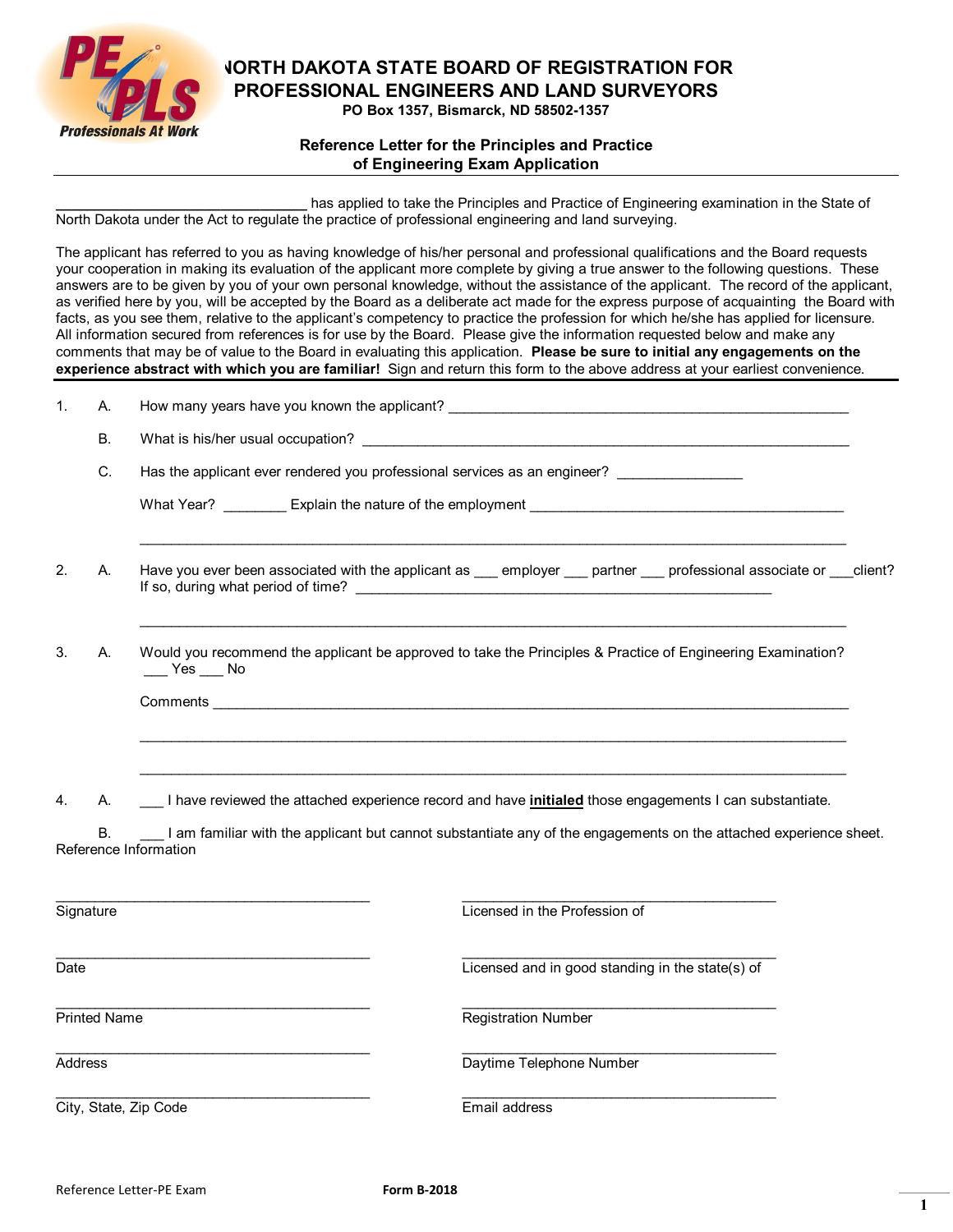Abstract of applicant's Practical and Professional Experience:

**I am notable to verify any experience**<br>
Please initial all statements you can substantiate on this margin.<br>
■ I am not able to verify any experience

Name of Reference \_

Reference Letter-PE Exam **Form B-2018**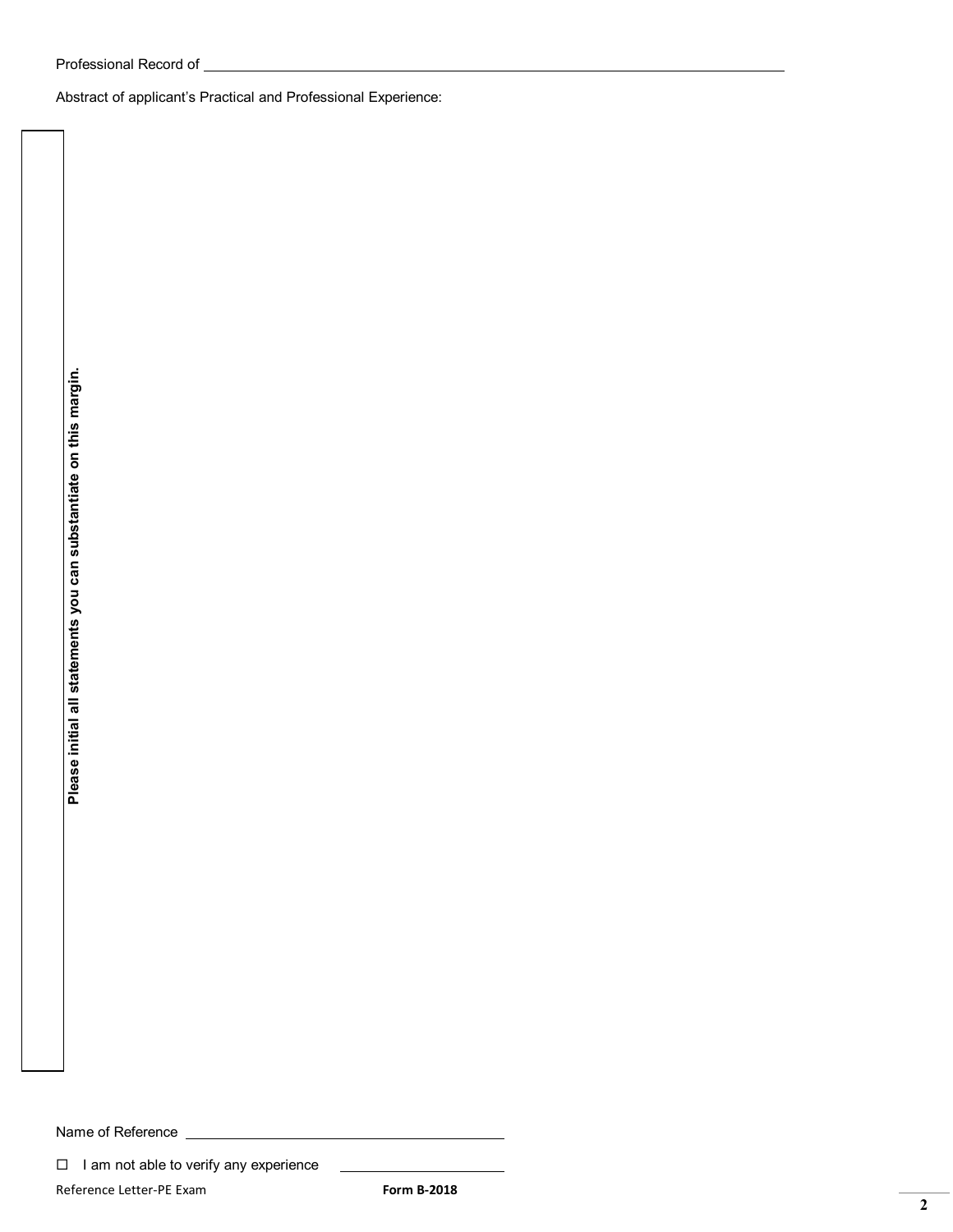*Please Initial*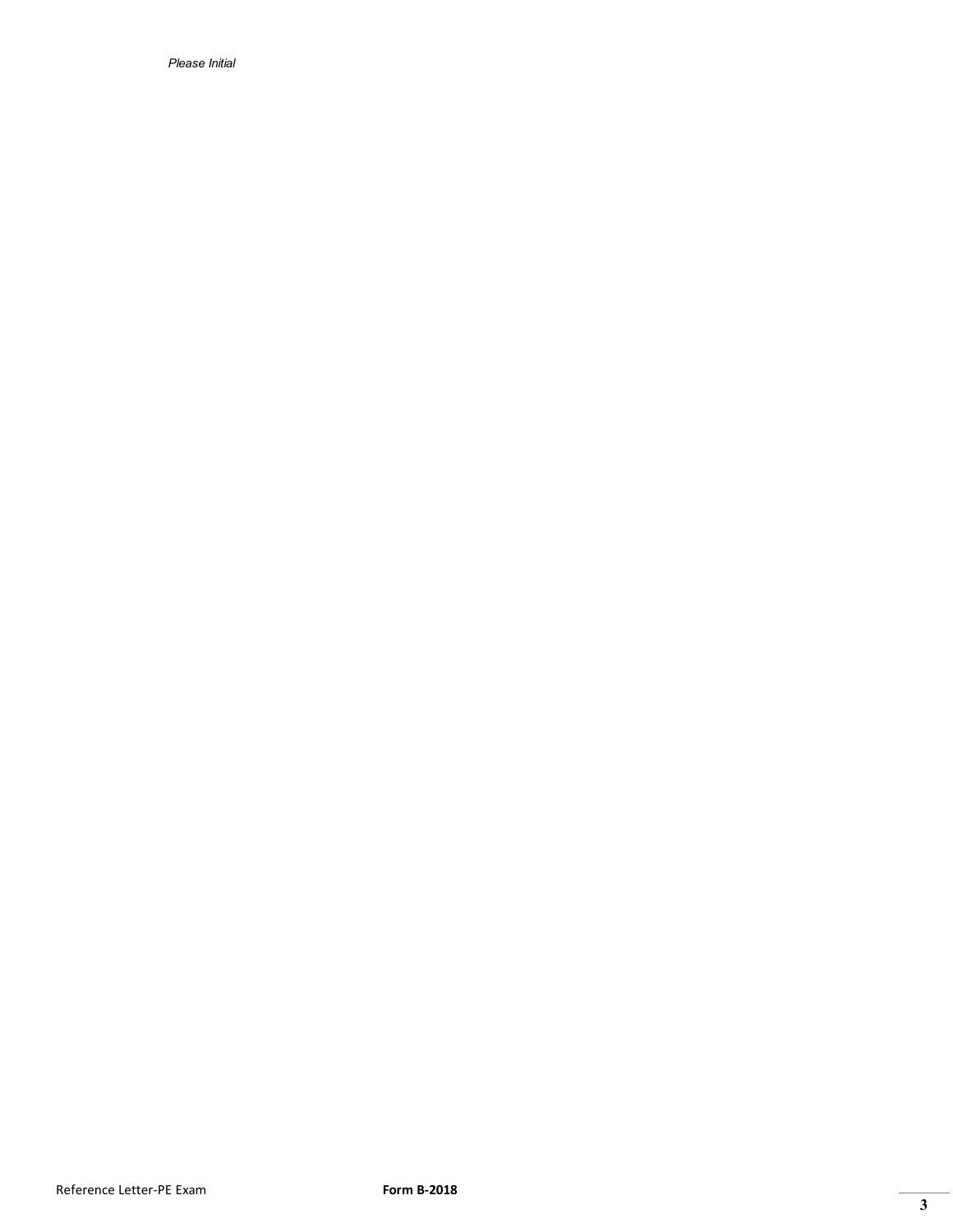

# North Dakota

Engineering Experience Worksheet for the Principles and Practice of Engineering Exam

Name

| <b>Activity</b>                               |            | (Measured in tenths of a year) |            |            | Time Spent in Each Activity By Respective Engagement |            |            |            |       |              |
|-----------------------------------------------|------------|--------------------------------|------------|------------|------------------------------------------------------|------------|------------|------------|-------|--------------|
|                                               | Engmt<br>А | Engmt<br>B                     | Engmt<br>C | Engmt<br>D | Engmt<br>E                                           | Engmt<br>F | Engmt<br>G | Engmt<br>н | Engmt | <b>Total</b> |
| Research                                      |            |                                |            |            |                                                      |            |            |            |       |              |
| Specifications                                |            |                                |            |            |                                                      |            |            |            |       |              |
| <b>Engineering Report Writing</b>             |            |                                |            |            |                                                      |            |            |            |       |              |
| <b>Engineering Calculations</b>               |            |                                |            |            |                                                      |            |            |            |       |              |
| <b>Engineering Design</b>                     |            |                                |            |            |                                                      |            |            |            |       |              |
| <b>Engineering Drafting</b>                   |            |                                |            |            |                                                      |            |            |            |       |              |
| <b>Engineering Studies</b>                    |            |                                |            |            |                                                      |            |            |            |       |              |
| <b>Engineering Surveys</b>                    |            |                                |            |            |                                                      |            |            |            |       |              |
| <b>Engineering/Material Testing</b>           |            |                                |            |            |                                                      |            |            |            |       |              |
| Engineering Evaluation/Analysis/Modeling      |            |                                |            |            |                                                      |            |            |            |       |              |
| Construction<br>Observation/Monitoring/Review |            |                                |            |            |                                                      |            |            |            |       |              |
| <b>Teaching Advanced Engineering Subjects</b> |            |                                |            |            |                                                      |            |            |            |       |              |
| QA/QC/Peer Review                             |            |                                |            |            |                                                      |            |            |            |       |              |
| <b>Business Management</b>                    |            |                                |            |            |                                                      |            |            |            |       |              |
| Personnel Management                          |            |                                |            |            |                                                      |            |            |            |       |              |
| Project Management                            |            |                                |            |            |                                                      |            |            |            |       |              |
| Non-Engineering Employment                    |            |                                |            |            |                                                      |            |            |            |       |              |
| Other (List Activity)                         |            |                                |            |            |                                                      |            |            |            |       |              |
|                                               |            |                                |            |            |                                                      |            |            |            |       |              |
|                                               |            |                                |            |            |                                                      |            |            |            |       |              |
|                                               |            |                                |            |            |                                                      |            |            |            |       |              |
|                                               |            |                                |            |            |                                                      |            |            |            |       |              |
|                                               |            |                                |            |            |                                                      |            |            |            |       |              |
|                                               |            |                                |            |            |                                                      |            |            |            |       |              |
| <b>Total</b>                                  |            |                                |            |            |                                                      |            |            |            |       |              |

Signature Date

**This form must be signed and dated.**